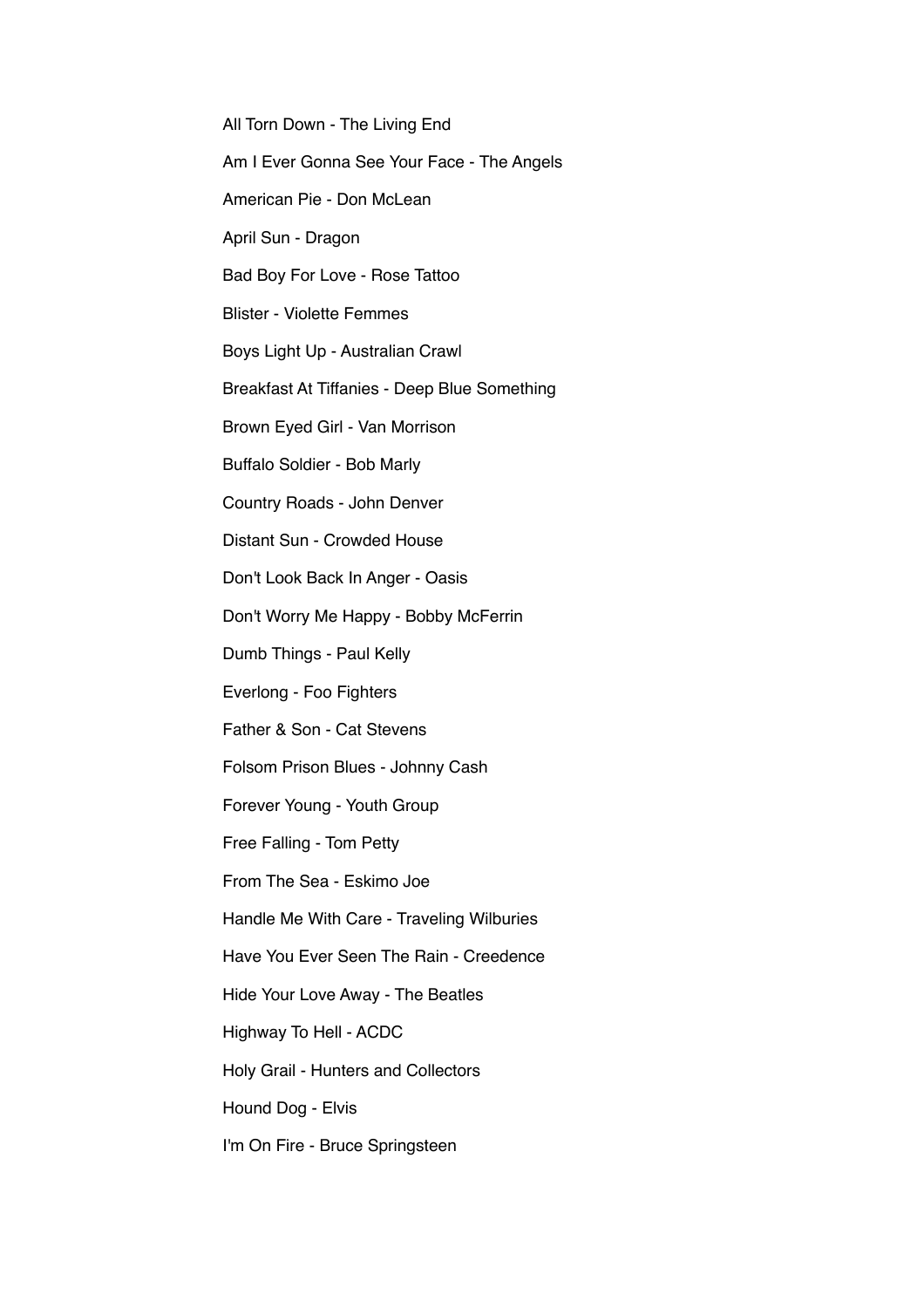Khe Sanh - Cold Chisel

Knocking On Heavens Door - Guns n Roses

Land Down Under - Men At Work

Learning To Fly - Tom Petty

Lonely Boy - Black Keys

Missing You - John Waite

Never Tear Us Apart - INXS

Nips Are Getting Bigger - Mental As Anything

No Secrets - The Angels

No Woman No Cry - Bob Marly

Opportunity - Pete Murray

Piano Man - Billy Joel

Please Please Me - The Beatles

Proud Mary - Creedence

Rain - Dragon

Reckless - Australian Crawl

Rhiannon - Fleetwood Mac

Riptide - Vance Joe

Rock Around The Clock - Bill Hayley

Santa Monica - Everclear

Save Tonight - Eagle Eye Cherry

Shimmer - Fuel

Slice Of Heaven - Dave Dobyn

Small Bump - Ed Sheeran

Small Things - Blink 182

Stand By Me - Ben E.King

Steal My Kisses - Ben Harper

Stray Cat Strut - The Stray Cats